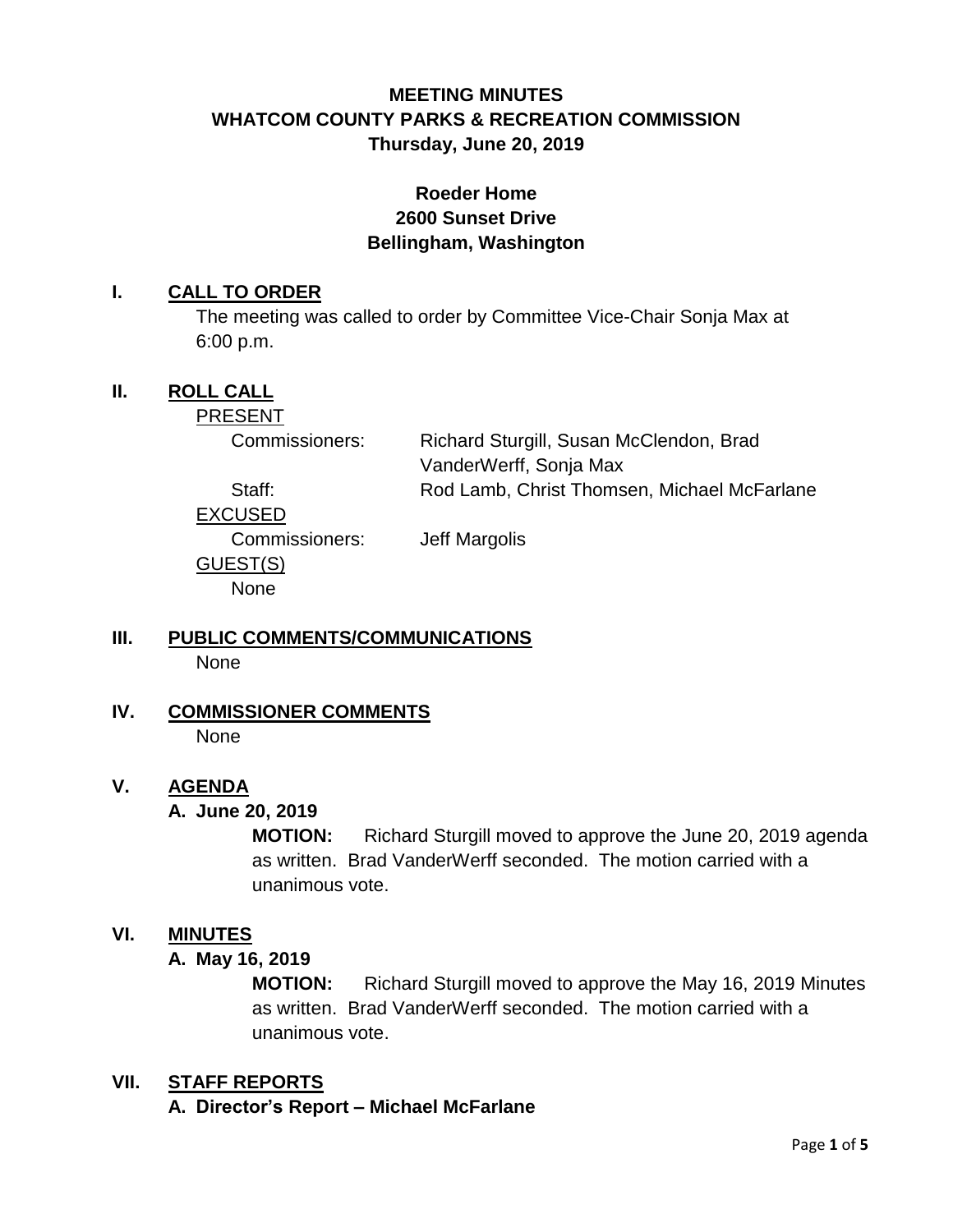- **i. Bellingham Senior Activity Center Parking Lot –** The County Council approved the agreements for the parking lot lease at the Bellingham Senior Activity Center. That agreement is good for 5 years.
- **ii. Bay Horizon Park –** Don Webster, the President of the Lions Camp Horizon Foundation, facilitated the replacement of the walkways at Bay Horizon Park with volunteers and AmeriCorps. The broken up concrete from the old walkways will be picked up by WC Parks staff sometime this summer.
- **iii. Natural Resources Committee –** The County Council's Natural Resources Committee is looking at banning two-stroke engines and restricting wake boarding and waterskiing on Lake Samish. It's not expected that anything will happen this season, but an ordinance may be introduced in the future.
- **iv. East Whatcom Regional Resource Center –** The Opportunity Council is short on funding for the Food Bank building and as a result, there is not enough money to build the covered sports court. The community was really hoping for the sports court, as it would be a full size covered basketball court that could be used year round for Farmer's Markets, community events, etc. Mike is looking into other options to obtain funding for it.
- **v. Open Positions –** WC Parks and Recreation has three full-time positions open for recruitment.
- **vi. Commission Vacancies –** There are two vacant Commission positions (District 1 and District 4).

# **B. Planning & Development Report – Rod Lamb**

- **i. Lighthouse Marine Park Playground –** The Lighthouse Marine Park Playground is under construction (Rod shared photos with the Commission of project layout, excavation, and concrete pouring). The fall protection will be installed next week. The target is to have this completed by the end of June so that it is open for the holiday weekend. After the playground is completed, WC Parks Crew will be re-siding the restroom building and chow hut, installing windscreens on the picnic shelters, and replacing the drinking fountain on the restroom.
- **ii. Maple Creek Campground –** Williamson Construction has continued to make good progress on the Maple Creek Campground renovation. Trenches were dug at the individual campsites for new utilities and after being inspected by L&I, whose trenches were backfilled. Puget Sound Energy installed the conduit necessary for increased electrical capacity and that trench was backfilled and finished Wednesday. Next steps include pulling electrical wire through the conduit, importing crushed surfacing in preparation for laying asphalt, building fire rings, and putting down wood chips. Contractually, the last working day with Williamson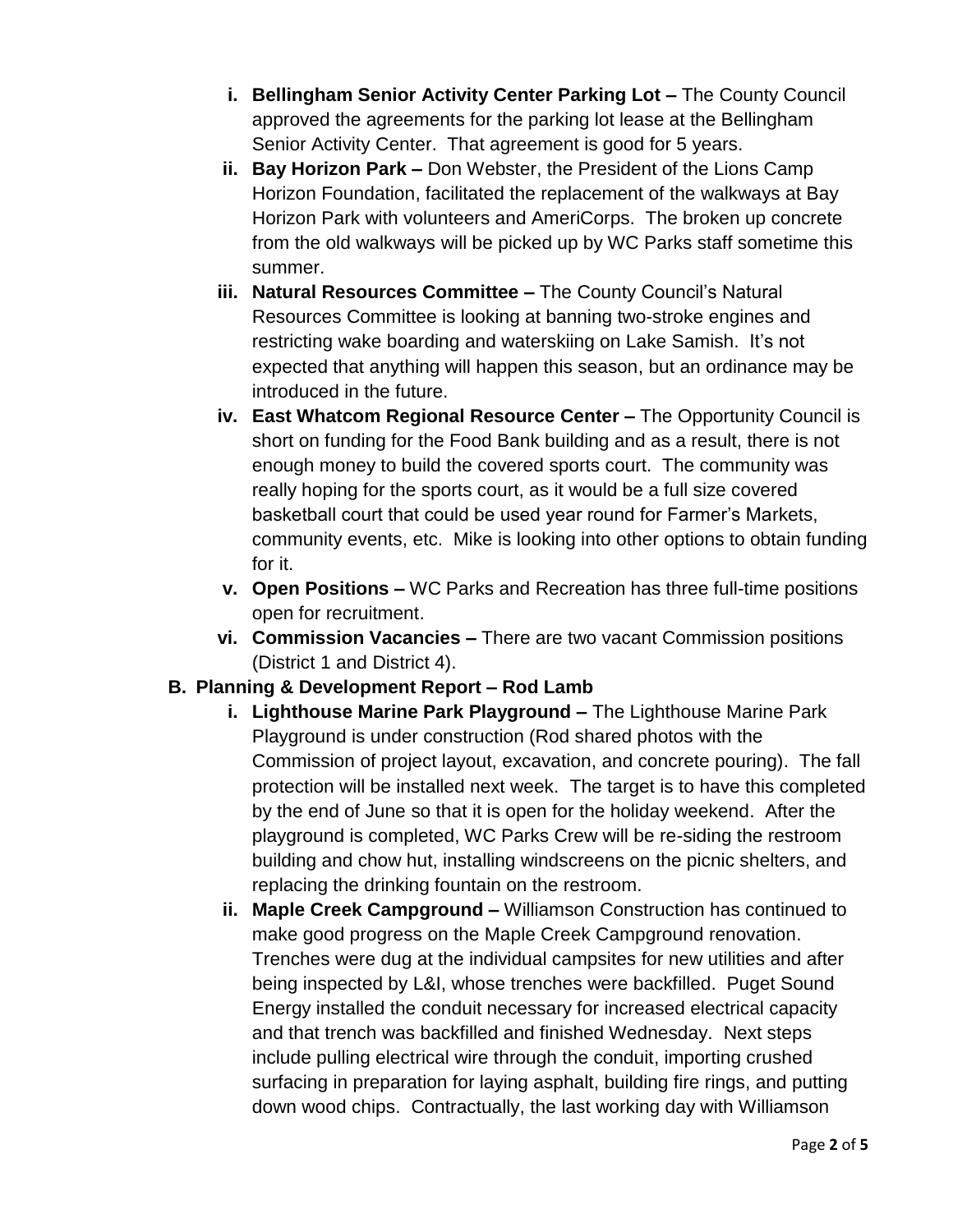Construction is August  $15<sup>th</sup>$ , but they have scheduled themselves to be done a few days earlier. The first camping reservations are August 29<sup>th</sup>.

## **C. Operations Report – Christ Thomsen**

- **i. Staffing –** The seasonal positions are still completely filled in Parks Operations. Recruitment is underway for 1-2 part-time positions at the Plantation Rifle Range. The Outside Maintenance Coordinator position is open to internal recruitment until June  $28<sup>th</sup>$ . The job description and salary for the Maintenance and Construction Supervisor position was reviewed by HR and that position will be posted in the next couple of days. There has been difficulty getting applicants for the Repair Maintenance III Carpenter position; the current posting closes June  $27<sup>th</sup>$ . These vacancies have created challenges in keeping up with regular maintenance activities, but have also allowed the administration to reevaluate maintenance patterns and make changes to increase efficiency. The surveys have also been very helpful, as they have allowed staff to take care of complaints and issues very quickly.
- **ii. Lighthouse Marine Park Dock –** The dock at Lighthouse Marine Park has been returned to the administrative office.
- **iii. Silver Lake Water Level Update –** The water level at Silver Lake has been lowered by about 12.5 inches at the weir because of beaver dam management. Levels around the lake haven't seen as much of a decrease. Some beaver dams have been identified further downstream that aren't in the original permit, so WC Parks is asking for amendments to the permit to include those. Some of the community members continue to express interest in lowering the water level substantially more than the current permit targets, so WC Parks will be meeting with them in mid-July to look at possible collaborative efforts. A beaver management plan will be part of the long term permit with WDFW.
- **iv. Maple Creek Park –** Last year Rod and his staff worked on a sign plan for Maple Creek Park. Signs were ordered and have arrived. East Region Staff is preparing to install the signs, so wayfinding signage will be on the Maple Creek Park trail system in the very near future.
- **v. Park Signage –** Whatcom County Park Rules signs have been installed at a number of the more remote WC Parks and seven new kiosks are being constructed for installation in other parks. A Parks Rules sign and a map of Hovander will be installed at the main entrance between the barn and the house to help direct visitors to the different picnic areas.
- **vi. Lake Whatcom Trail Construction –** Lake Whatcom Trail Construction began on National Trails Day (June  $2<sup>nd</sup>$ ) and the contractor started earthwork on June 10<sup>th</sup>.

### **VIII. UNFINISHED BUSINESS**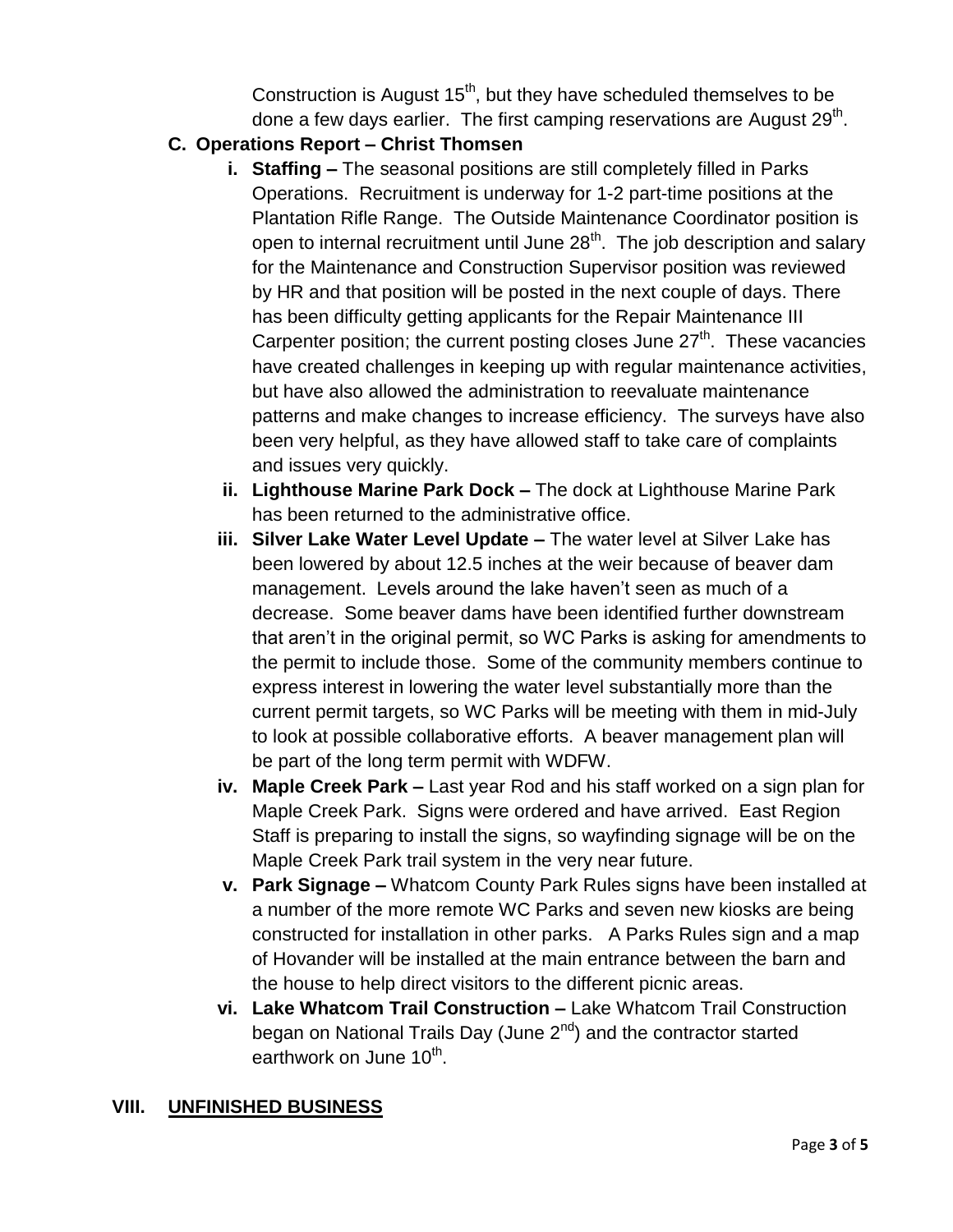None

## **IX. NEW BUSINESS**

- **A. Request for plaque at South Fork Park recognizing first homesteaders –**
	- The Chief Whatcom Chapter of the Daughters of the American Revolution contacted Mike about placing a plaque at South Fork Park to recognize some of the early homesteaders (Galbraith). The three farms at South Fork Park are Galbraith, Overby, and Nesset. WC Parks is currently working on interpretive signage for the entrance to the park to complement the map and park rules. WC Parks would also like to tell the story of the park's history and the people that were influential to the property by interpretive signage throughout the park and other interpretive materials such as fliers, guides, and signs on the trails.
- **B. Proposed Lake Whatcom Stormwater Utility Fee –** The County Council is looking at a Stormwater Utility Fee for the lands in the Lake Whatcom Watershed. At this point, the Council is still figuring out how fees will be assessed and whether or not there will be tax breaks for properties that are already managing phosphorus. The Council should have an ordinance completed by the end of July or August.
- **C. Boys & Girls Club Lease Extension –** The Boys & Girls Club has four baseball diamonds and an outfield next to the soccer fields on Northwest. The Boys & Girls Club has asked to renew this lease, which allows them to use the diamonds and outfield in exchange for maintaining the grounds and providing insurance. The Boys & Girls Club has done a great job of managing this well-used facility and Mike expects the lease extension to be to the County Council late July or early August.
- **D. Canyon Lake Community Forest access & estimated road costs –** Mike is continuing to work on getting an easement/agreement with DNR and Sierra Pacific for access to the Canyon Lake Community Forest. The road that was originally used for access when the forest was first acquired has a long history of failure and there is no longer a ledge for the road to be constructed on. DNR has provided a figure of \$7,500 per year for road maintenance costs for the road portion located on DNR land. Canyon Lake is jointly owned by Whatcom County and Western Washington University, with the Whatcom Land Trust having a conservation easement on the forest. The challenge has been trying to get a commitment from Sierra Pacific for an easement of approximately 300 yards that was left out of a legal description. As a group, Whatcom County, WWU, and WLT are almost ready to put forth a proposal to Sierra Pacific.

### **X. ANNOUNCEMENTS**

None

# **XI. NEXT MEETING DATE, TIME, AND LOCATION**